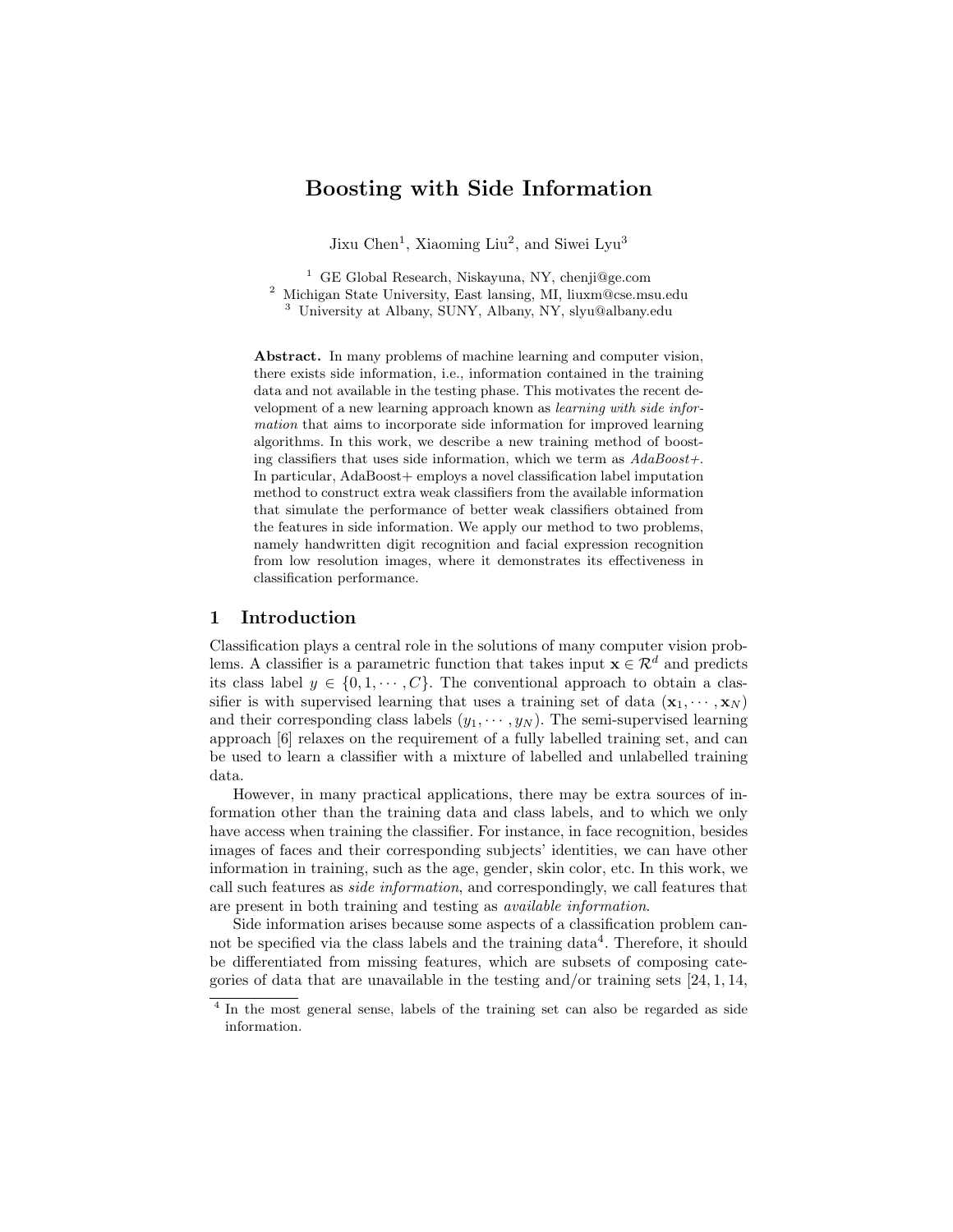#### 2 Jixu Chen, Xiaoming Liu, and Siwei Lyu



Fig. 1. Graphical illustrations of settings of different learning paradigms.

27, 10]. More importantly, typical techniques addressing missing features such as data imputation, where the missing features are replaced with their predictions from the available information, may not be used to handle side information. Predicting side information could be a more difficult task than directly learning the classifier from available information, as in the cases when side information corresponds to more complex and higher dimensional features. On the other hand, predicting side information may not be of particular relevance to the classification task, which could be regarded as unnecessary and wasteful in practical applications.

Incorporating side information into the construction of the classifier may be beneficial because it provides alternative means for the system designer to input more prior knowledge into the learned classifier. Yet, because side information is not present when the classifier is deployed to classify a previously unseen datum, it has been largely ignored in the current practice of automatic learning of classifiers. This motivates the recent development of a new learning approach known as learning with side information (also known as learning with privileged information) [33, 32, 25]. The general idea of learning with side information is to use a hypothetical classifier built with available and side information together as an oracle of performance upper-bound to guild the training of the classifier using only available information. Recent results in learning theory [21, 25] have suggested that using side information can improve the learning rate in the training of the classifier, and may be particularly useful when the training data set is relatively small. In practice, learning with side information has shown promising performance gain when it is incorporated in the training of the SVM classifiers (an algorithm known as SVM+) and applied to handwritten digit recognition, time series prediction, and protein classification [33, 32]. Learning with side information can also find abundant applications in computer vision. For instance, to obtain an effective classifier that can recognize faces in low resolution still images from surveillance cameras, we can use high resolution images (e.g., mug-shots) or video clips as side information.

Here, we explore the potential of combining side information to improve boosting classifiers, which we call  $AdaBoost +$ . Boosting has been widely used in many computer vision problems (such as face or expression recognition), because it is constructed from simple base classifiers, e.g. decision stumps or linear cuts, which facilitates extracting interpretable rules from the decision boundary. In particular, AdaBoost+ does not attempt to impute the side information with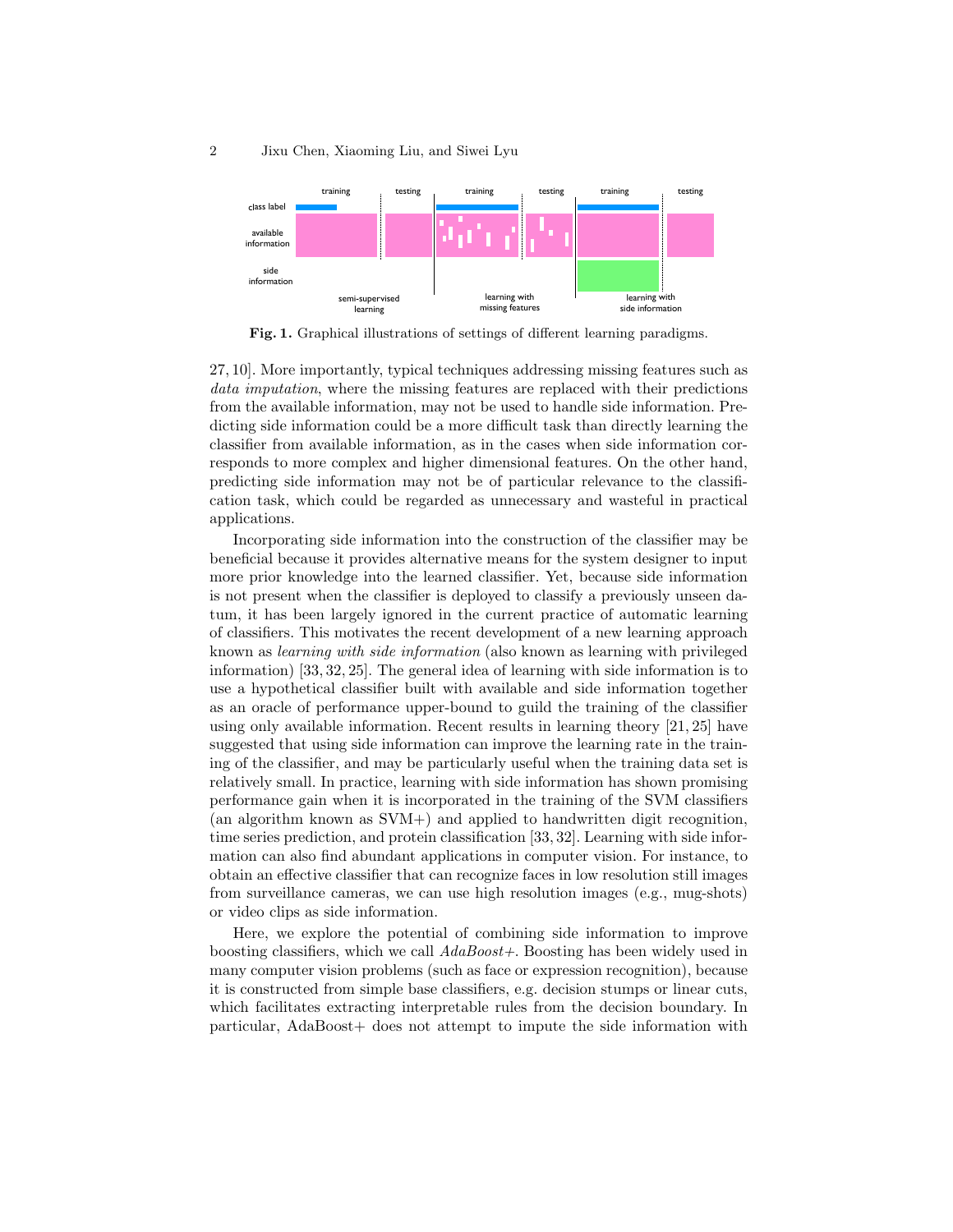available information, which as we have mentioned, could lead to a more difficult problem. Instead, it uses classification label imputation to construct extra weak classifiers from the available information that simulate the performance of better weak classifiers obtained from features in side information. We apply AdaBoost+ to two problems, namely handwritten digit recognition and facial expression recognition from low resolution images, where it demonstrates its effectiveness in classification performance.

## 2 Related Works

In machine learning, side information has been employed in the context of unsupervised learning, in particular, in distance metric learning [34], constrained clustering [4] and similarity kernel learning [17]. In the unsupervised learning context, the side information is usually cast in the form of pairwise constraints, while few work discusses using side information in the form of extra features.

In comparison, there are fewer works discussing the use of side information for supervised learning. The recent work of Vapnik [33, 25] has shown that a learning algorithm trained with the help of both side information (SVM+), as well as the available information, provides improved performance over a machine trained only on the available information (SVM). In the SVM+ algorithm, side information is used to predict the optimal slack variables in the SVM objective function. In statistical analysis, missing features usually cause biased estimation of statistics or model parameters. To improve the estimation, we can either delete the examples with missing features (list-wise deletion, pairwise deletion) or impute the missing features [24, 13, 27] (regression imputation, hot deck imputation, multiple imputation and EM). A few works focusing on the problem of missing features only in testing data set [14, 10, 27]. In particular, if the missing feature indices are known, it shows that simply imputing the missing features will give an even worse result than using only the observed features [27]. Our work demonstrates that an improved performance can be achieved by using the missing feature in testing as side-information in the training phase.

In computer vision, the attribute-based object recognition [11, 18] uses discrete attribute as side information. These attributes are semantic visual qualities of objects, such as 'red', 'striped', 'wood', etc. Most of the attribute-based methods are similar to imputation, i.e., the missing attributes in the testing data is imputed by attribute classifiers. These methods are different from our work in two significant ways. First, they only focus on low-dimensional discrete attribute labels, while our work is applicable to more general types of side information including discrete labels (Sec. 5.1), high-dimensional continuous data (Sec. 5.2), time series data or 3D structure of proteins [33]. Second, they use the attributes as mid-level features and have to learn attribute classifiers, which may or may not be relevant to the actual classification task. In contrast, we use side-information as extra relevant information with an explicit goal of improving the final classification performance.

There are some prior works on boosting with side information [36] for medical applications where the side information is the actual domain knowledge of a particular application, rather than the data in our work. Side information is also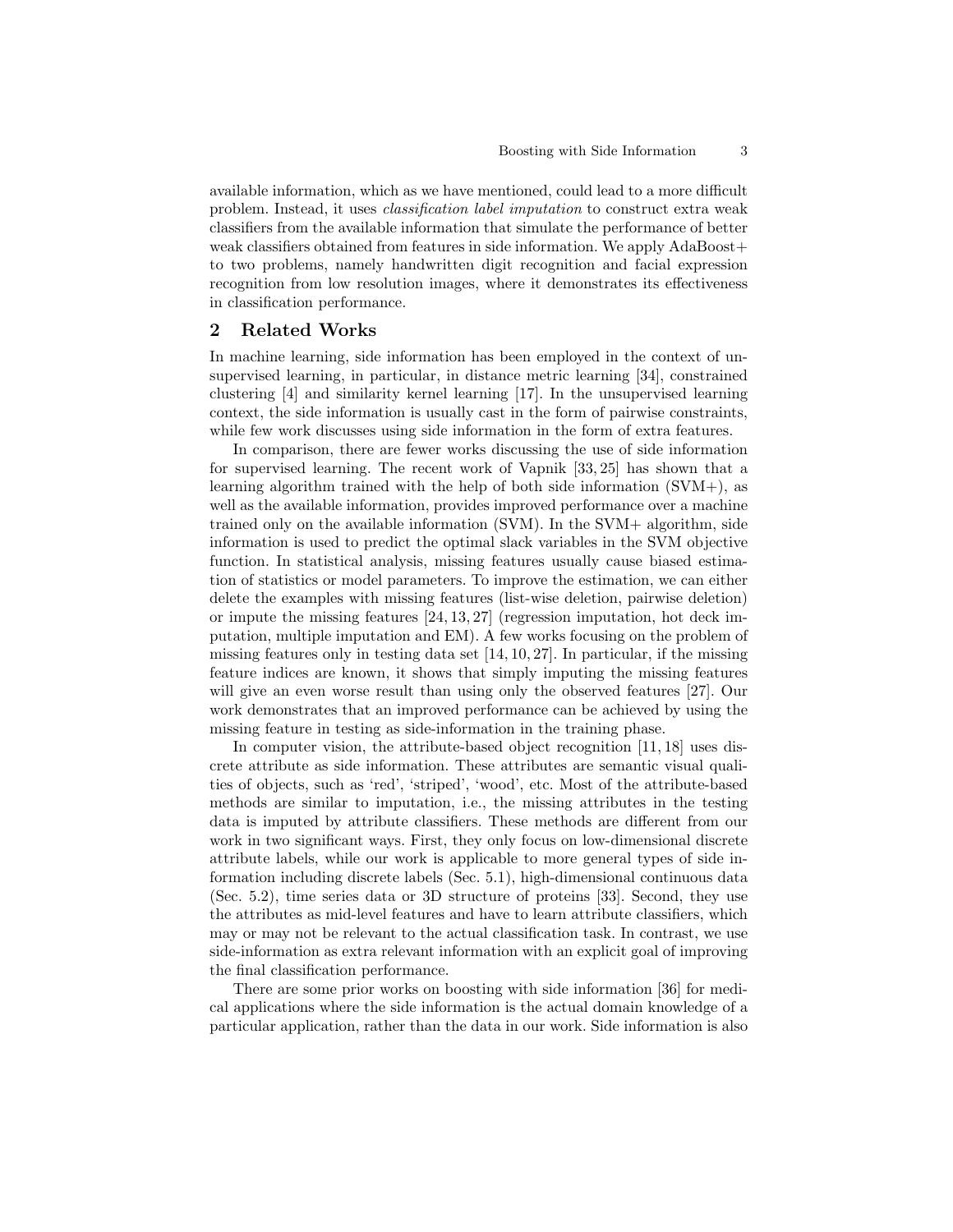different from the prior work using 'side' data [29, 7], which performs unsupervised learning using a data set with relative information and an auxiliary 'side' data set with irrelevant information. The irrelative information in the 'side' data is minimized in learning.

### 3 Side Information and Classification Performance

We start with a simple analysis on the relationship between side information and classification performance. For simplicity, we consider binary classification, and a classifier is defined as  $f(\tilde{\mathbf{x}}) : \mathcal{X} \mapsto \{-1, +1\}$ , which maps data to the binary class  $\tilde{\mathbf{x}} \in \mathcal{X}$  to the corresponding binary class labels. The optimal performance of a binary classification problem is lower bounded by the Bayesian error,  $P(y \neq f(\tilde{\mathbf{x}})|\tilde{\mathbf{x}})$  [5], which itself is lower bounded by the conditional entropy  $H(y|\tilde{x})$ , a direct corollary of applying the Fano's inequality [9]. In other words, the probability of incorrectly predicting y based on information from  $\tilde{\mathbf{x}}$  is constrained by the remaining uncertainty of  $H(y|\tilde{\mathbf{x}})$  about y when  $\tilde{\mathbf{x}}$  is known. In this sense,  $H(y|\tilde{x})$  provides a general metric of classification performance independent of the particular choice of f.

Next, we consider data as a composite of the available information x and the side information **z**,  $\tilde{\mathbf{x}} = (\mathbf{x}, \mathbf{z})$ . Then, we have  $H(y|\mathbf{x}, \mathbf{z}) \leq H(y|\mathbf{x})$ , since  $H(y|\mathbf{x})$ –  $H(y|\mathbf{x}, \mathbf{z}) = I(y, \mathbf{z}|\mathbf{x})$ , where the conditional mutual information  $I(y, \mathbf{z}|\mathbf{x})$  is always non-negative [9]. Therefore, including side information may lead to the reduction of the conditional uncertainty about the class label  $y$  given input data, which could correspond to a lower Bayesian error. Furthermore, the optimal classification performance when the side information is available in training but withheld in testing is expected to be sandwiched between of the optimal performances of the two other ideal classifiers, one constructed with only available information and the other constructed with both available and side information. In particular, when the performance gap between the two ideal classifiers is significant, the latter can be used as an oracle to guide the training for more effective use of the side information.

So far, our analysis only pertains to the ideal case when we have access to the joint distribution of data and class labels, corresponding to an infinitely large labelled training data set. When finite training data sets are used, recent results in learning theory [21, 25] show that under some fairly general conditions, learning with side information can lead to provably faster learning rate (in some cases, it gives rise to exponential improvement in the learning rates [21]), i.e., more reduction in classification error per additional training example. This makes learning with side information particularly useful in classification problems with high dimensional data and limited training data sets.

# 4 Boosting with Side Information

In this section, we will describe our algorithm to incorporates side information into an AdaBoost classifier, named  $AdaBoost +$ . The basic idea of boosting is to produce a strong classifier by linearly combining a set of weak classifiers, each may be learned from one single feature, in an iterative learning procedure. During each iteration, one optimal weak classifier will be selected based on the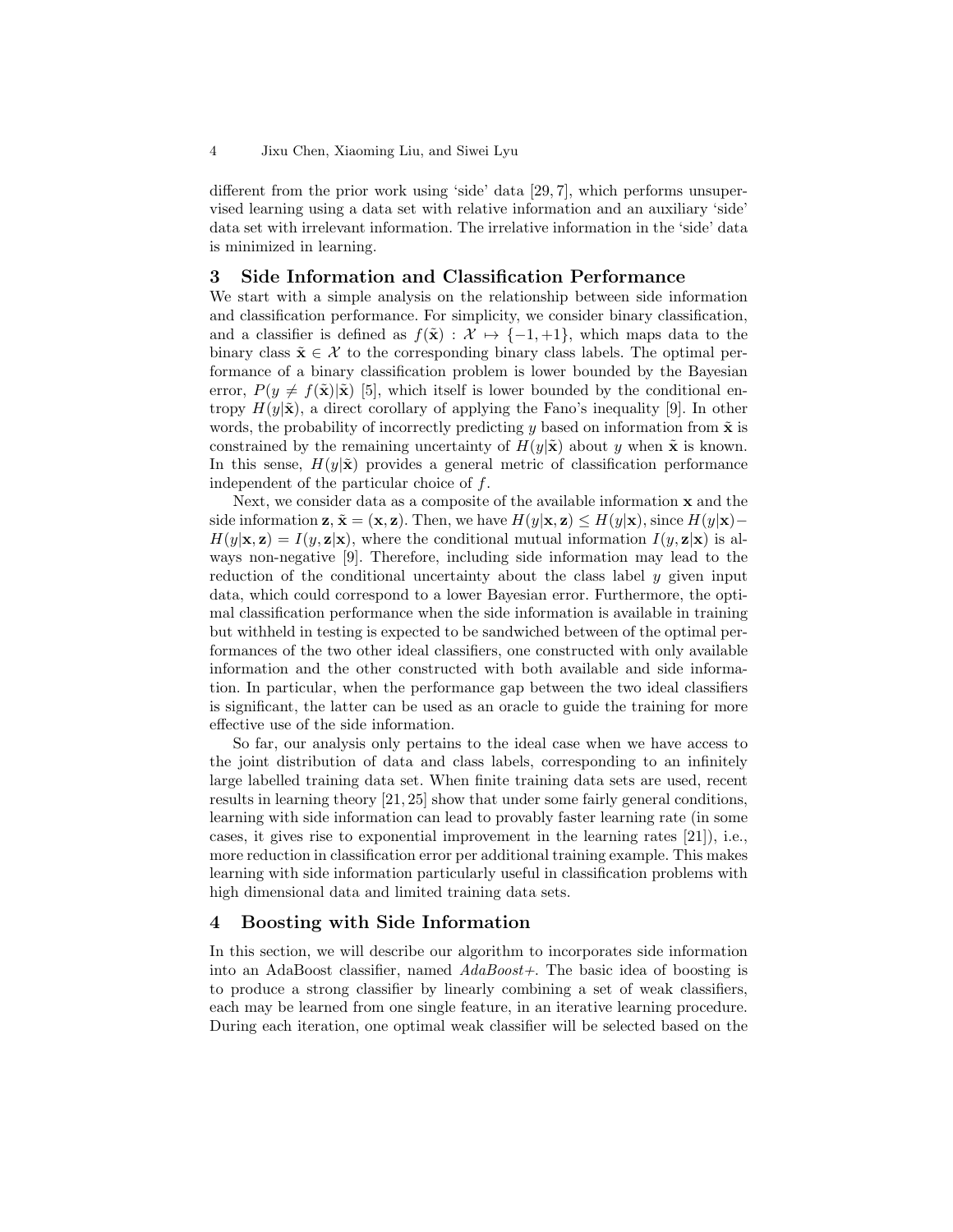Algorithm 1 Boosting with Side Information  $(Adaboost+)$ 

**input:** N training samples of  $\tilde{\mathbf{x}}_i = (\mathbf{x}_i, \mathbf{z}_i) \in \mathcal{R}^{D+E}$ , with available information  ${x_i}_{i=1..N}$  and side information  ${z_i}_{i=1..N}$  and class labels  ${y_i}_{i=1..N}$ . output: Boosted classifier  $f^T(\mathbf{x}) = \sum_{t=1}^T \alpha^t h^t(\mathbf{x})$ **Initialization:** Set initial classifier :  $f^0(\mathbf{x}) = 0$ . for  $t = 1$  to T do Using  $\{\tilde{\mathbf{x}}_i\}_{i=1..N}$  as training data, build a Type-I classifier for each feature. Select top K weak classifiers  $h_I^t(\tilde{\mathbf{x}})$  and the corresponding  $\alpha^t$  that minimize the training error,  $Eq.(1)$ . for  $k = 1$  to K do **if**  $h_I^t(\tilde{\mathbf{x}})$  is built with a feature from side information **then** Train a regressor  $\mathcal{R}^t$  from available information to this weak classifier. Build a Type-II weak classifier  $h_{II}^t(\mathbf{x})$  on this regressor (Eq. 4). Replace the original Type-I classifier with  $h_{II}^{t}(\mathbf{x})$ . Update the corresponding  $\alpha^t$  (Eq. 3). Update the corresponding training error. else Keep the original Type-I weak classifier  $h_I^t(\mathbf{x})$  and its corresponding error. end if end for Add the updated top one weak classifier into the final boosting classifier  $f^t(\mathbf{x}) =$  $f^{t-1}(\mathbf{x}) + \alpha^t h^t(\mathbf{x}).$ end for

strong classifier up to the previous iteration, from one feature in the feature pool. In particular, for our scenario of learning with side information, the feature pool includes features from both available information and side information. In this paper, we assume that during the iterative process, there is at least one weak classifier learned from side information will be considered as optimal for a certain iteration, comparing to all weak classifiers from available information.

If this assumption cannot be satisfied, i.e., the weak classifier from available information always leads to a lower error rate on the training data than that of the side information while combining with the existing strong classifier, our method will be degenerated into the conventional AdaBoost. When this assumption can be satisfied, we assert that there is a possibility for a boosted classifier constructed with features from both available and side information to achieve better classification performance than a classifier built with available information alone. One simple reason for this assertion is that the particular feature of side information chosen during the iteration may serve as an oracle to guide the boosting on how to use the available information more effectively. In our paper such guidance is achieved by classification label imputation, which uses an auxiliary regressor from available information to simulate the binary classification outputs of the weak classifier from side information.

#### 4.1 Algorithm

Let us first introduce the basic notations in the subsequent description. The training data set of the boosting classifier includes corresponding examples of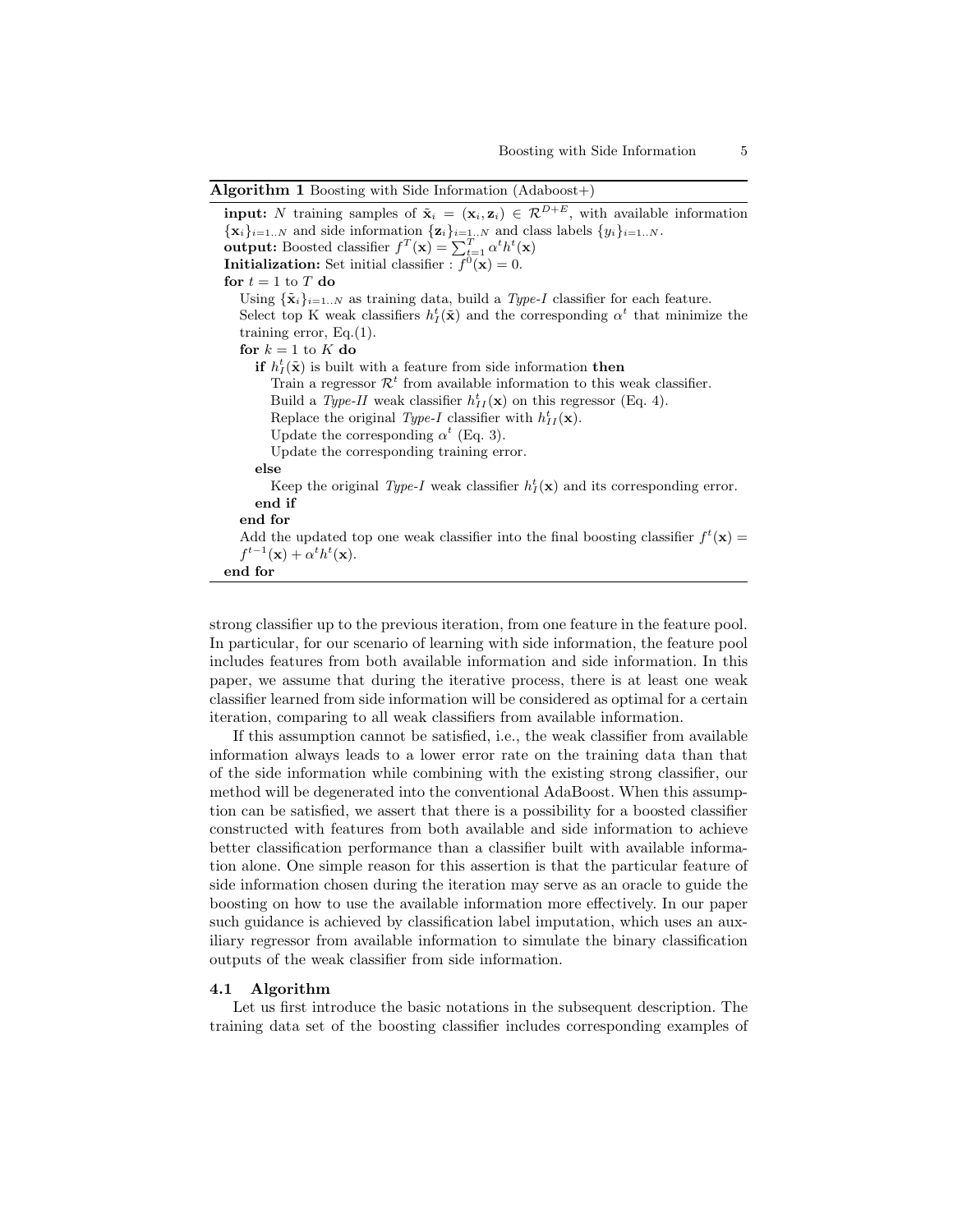6 Jixu Chen, Xiaoming Liu, and Siwei Lyu



Fig. 2. The algorithm diagram of boosting with side information (Adaboost+).

available information  $\{x_i\}_{i=1..N}$  and side information  $\{z_i\}_{i=1..N}$ , with binary class labels  $\{y_i\}_{i=1..N}$ . Note that for *i*th training sample, its available information,  $\mathbf{x}_i \in \mathcal{R}^D$ , and side information,  $\mathbf{z}_i \in \mathcal{R}^E$  can be from different feature spaces. We also denote the complete training data by combining available information and side information as:  $\tilde{\mathbf{x}}_i = (\mathbf{x}_i, \mathbf{z}_i) \in \mathcal{R}^{D+E}$ , where  $\mathbf{x}_i = (x_i^1, ..., x_i^D)$ and  $\mathbf{z}_i = (z_i^1, ..., z_i^E)$ , respectively. From the training data, our goal is to learn a boosted strong classifier  $f^T(\mathbf{x}) = \sum_{t=1}^T \alpha^t h^t(\mathbf{x})$ .

This algorithm is summarized in Algorithm 1 and the algorithm diagram is shown in Figure 2. As in the general framework of boosting, our algorithm starts with an initial classifier  $f^0(\mathbf{x}) = 0$ . Then from the whole set of training data,  $\{\tilde{\mathbf{x}}_i\}_{i=1..N}$ , we learn a *Type-I* classifier,  $h_I(\mathbf{x}) = p \cdot (sign)(x^d - \theta)$ , for each feature corresponding to available information and side information. Specifically,  $h_I(\mathbf{x})$  is a decision stump, where d is the index of the selected feature,  $\theta$  is the threshold, and  $p \in \{+1, -1\}$  is the polarity of the weak classifier. We then select the top K weak classifiers  $h_I^t(\tilde{\mathbf{x}})$  and their corresponding  $\alpha^t$  that minimize the training error in Eq. 1.

$$
E = \sum_{i=1}^{N} e\left(y_i, f^{t-1}(\mathbf{x}_i) + \alpha^t h_I^t(\tilde{\mathbf{x}}_i)\right),\tag{1}
$$

where  $e(\cdot, \cdot)$  is the error function in comparing the class label with the classifier output. The choice of function  $e(\cdot)$  differs among different boosting algorithms, and we adopt the one for Adaboost [12], which is given by:

$$
e(y_i, f(\mathbf{x}_i)) = \exp(-y_i f(\mathbf{x}_i)).
$$
\n(2)

Given a weak classifier  $h^t(\mathbf{x})$ , its corresponding  $\alpha^t$  to minimize Eq. 1 is computed as:

$$
\alpha^t = 0.5 \log \left( (1 - \epsilon^t) / \epsilon^t \right),\tag{3}
$$

where  $\epsilon^t = \frac{\sum_{i=1}^N w_i \cdot [y_i \neq h^t(\mathbf{x}_i)]}{\sum_{i=1}^N w_i}$  $\frac{w_i \cdot |y_i \neq h(x_i)|}{\sum_{i=1}^N w_i}$  is the weighted error of this classifier, and the weight  $w_i = \exp(-y_i \tilde{f}^{t-1}(\mathbf{x}_i))$  depends on the previous strong classifier.

In the second step of the training, if any one of the top  $K$  Type-I classifiers is from side information, we replace it with a regressor from available information that optimally match the binary outputs of that Type-I weak classifier. In actual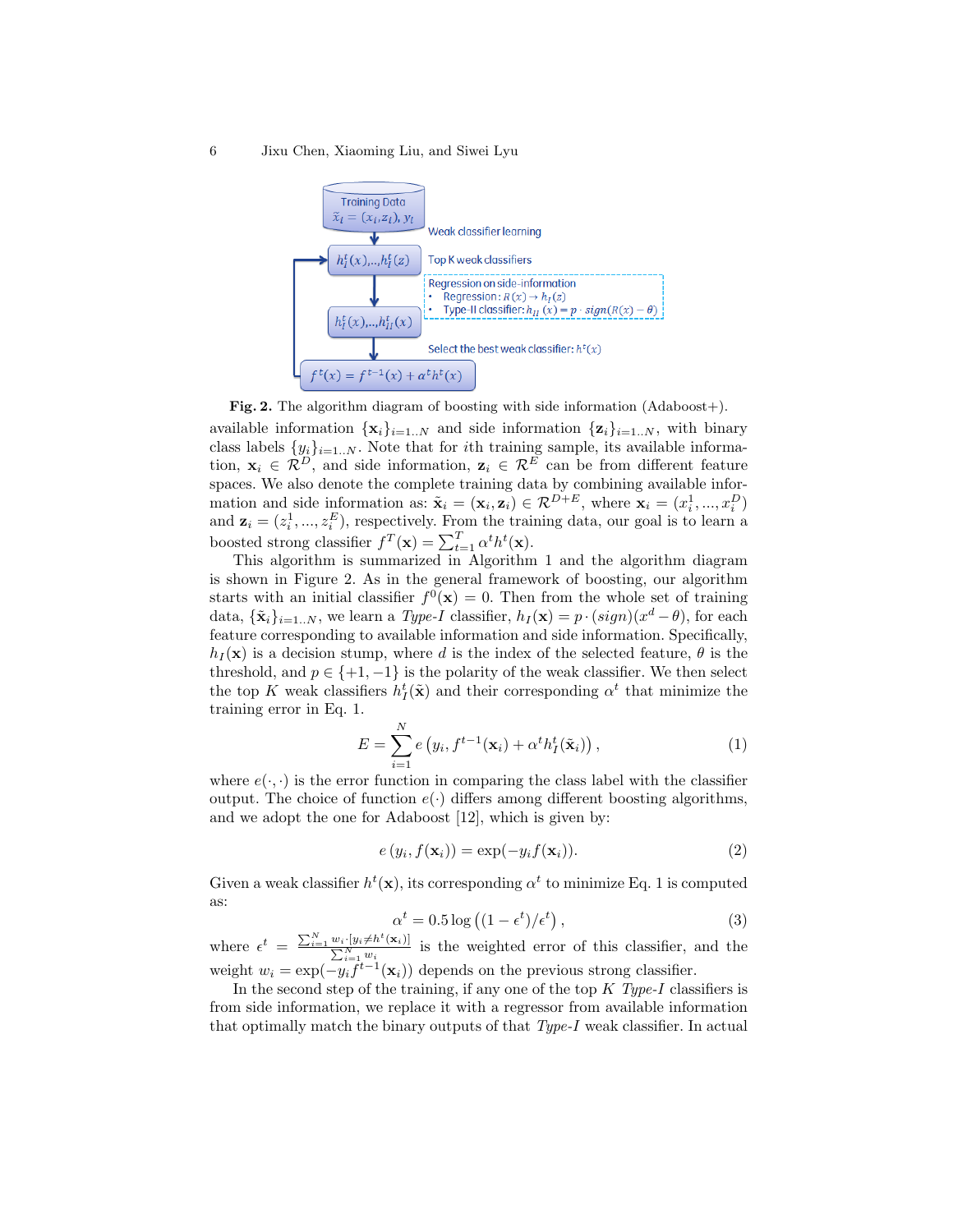testing when side information is not available, such regressor can mimic the effect of side information since the outputs of the  $Type-I$  weak classifier have been approximated from this regressor. Specifically, for each one of top  $K$  Type-I weak classifier that is from side information, we train an auxiliary regressor,  $R^t(\mathbf{x}) \to h_I^t(\mathbf{z})$ , that uses available information to predict the binary output of this weak classifier. Note that our method is different from using a regression to predict all the features in side information from available information, which is the typical practice of data imputation. In contract, we call our method as classification label imputation, which is applicable to side information with much higher dimensions than the available information (see the experiment in Sec. 5.2). Based on the regressor's output, we construct a Type-II weak classifier, which is defined as:

$$
h_{II}(\mathbf{x}) = p \cdot (sign)[R(\mathbf{x}) - \theta]. \tag{4}
$$

In principle, any regression method can be used in our algorithm. Considering the efficiency and effectiveness, we use the Gaussian Process Regression (GPR) [26] in our experiment. GPR is a non-parametric regression which assumes the regression function following gaussian process. Given the training data of input/output pairs  $\{x_i, y_i\}_{i=1..N}$ , the regression output of a new input  $x^*$  can be derived as a Gaussian distribution, and we use its mean as the regression output:

$$
y* = R(\mathbf{x}_*) = \mathbf{K}_*^T(\mathbf{K})^{-1}\mathbf{Y},\tag{5}
$$

where **K** is a  $N \times N$  matrix whose entries are the kernel functions (RBF kernel [26] in our experiment) of the training data:  $k(\mathbf{x}_i, \mathbf{x}_j)$ .  $\mathbf{K}_{*}$  and Y are N dimensional vectors whose entries are  $k(\mathbf{x}_i, \mathbf{x}^*)$  and  $y_i$  respectively. To train a GPR, we only need to estimate the covariance matrix  $\bf{K}$  on the training data.

After the top  $K$  classifiers are updated, we select the top one weak classifier into the final classifier for the current iteration. Notice that if all the top classifiers are selected from available information, they do not need to update and our algorithm degenerates to conventional Adaboost. We choose  $K > 1$ , because the imperfection of the regression may change the ranking of the top  $K$  weak classifiers. Since very low ranked classifiers has little chance to be top ranked, we set  $K = 5$  in our experiments, which seems working well in practices.

# 5 Experiments

We now demonstrate the effectiveness of our algorithm on two applications, handwritten digit recognition and facial expression recognition from low resolution images, each of which uses different types of side information. Note that in both cases, rather than developing methods of performance better than the state-of-the-art, our emphasis here is to showcase that the boosting with side information can lead to better performance in comparison to the conventional boosting algorithm.

## 5.1 Handwritten Digits Recognition

In the first set of experiments, we consider the problem of handwritten digit recognition from images. As shown in Fig. 3, we use the data set provided by [33],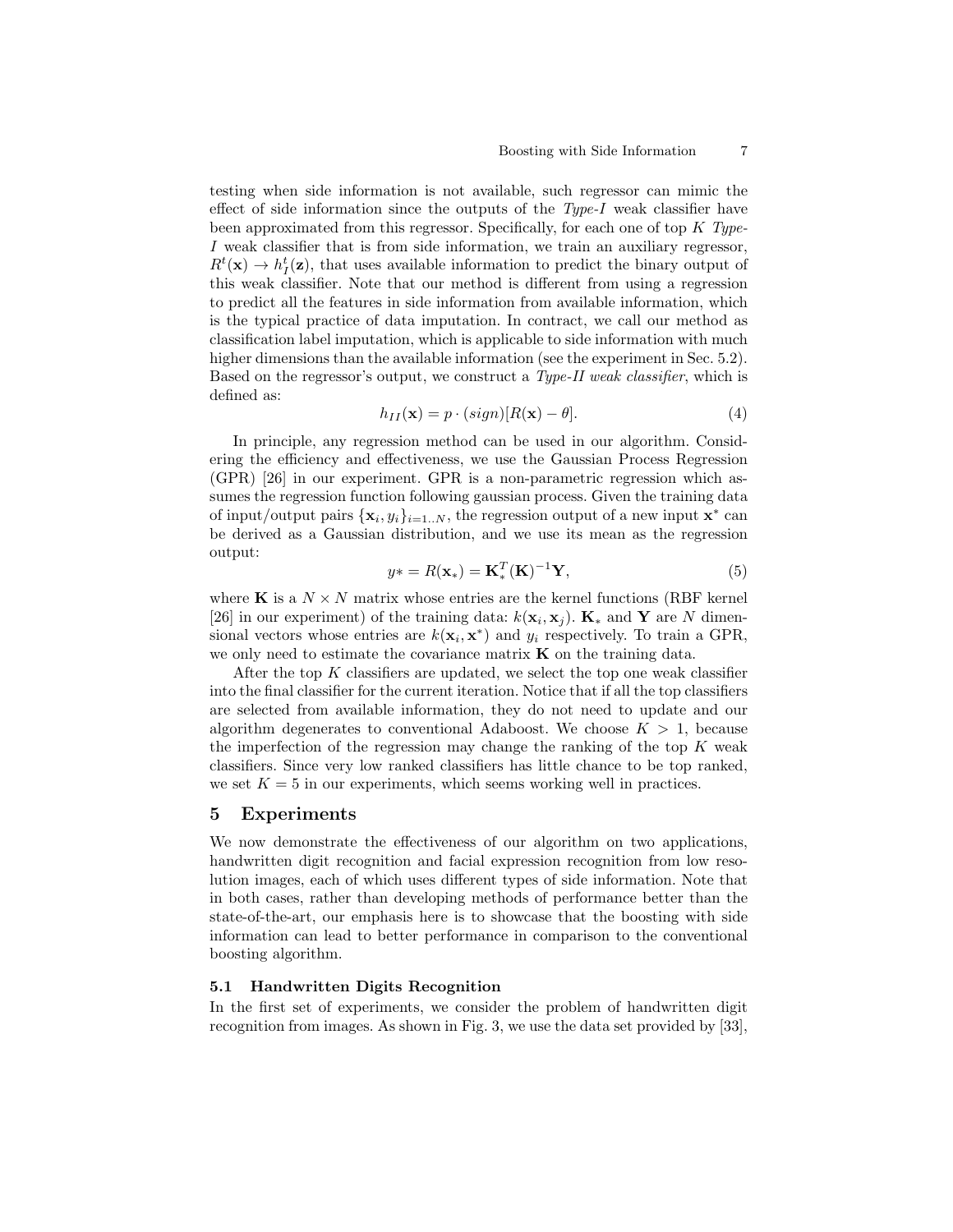

Fig. 3. Examples of handwritten digits in  $10 \times 10$  image.

which consists of low-resolution images  $(10 \times 10 \text{ pixels})$  of handwritten digits 5 and 8. As in [33], we use 100 images (maximally available to the public) as training set and 1866 images as the test set. Furthermore, for every training image, 21 holistic (poetic) descriptions are provided by an independent expert. Each description can be translated to a discrete value. Some of these descriptions (with range of possible values) are: two-part-ness  $(0-5)$ ; tilting to the right  $(0-3)$ ; uniformity (0-3), etc. Note that these descriptions are not available for the test images and thus are treated as side information in our method.

Our goal is to learn a boosted classifier using the available information (100 dimensional vectors of the vectorized pixel values) and the side information (21 dimensional vectors from the quantized textual descriptions). The classification errors using different training data sizes are shown in Fig. 4(a). For each training data size smaller than 100, 12 different subsets are randomly selected from the training data. Thus, we perform train and test 12 times and report the average and standard deviation of these 12 testing errors. We also compare with the regression imputation [24], i.e., the missing side information in the testing data is recovered by the predicted value from a regression, and the augmented features with both side information and available information are used for classification. Here, we learn a Gaussian process regression to predict the side information from the available information. When the training data size is 100 (only test once), the classification error is 13.23%, 11.47% and 10.08% for imputation, Adaboost and Adaboost+ respectively. We can see that the imputation result is even worse than Adaboost. This is consistent with the previous imputation result [24] and the attribute-based methods [30, 11] which show that using side information/attributes in an unselective manner does not necessarily improve the classification. In [11], the classification performance can be improved only when good discriminative attributes are carefully selected.

Using the side information, Adaboost + outperforms Adaboost in general. The scatter plot in the top panel of Fig. 4 compares the Adaboost and Adaboost+ testing performances of the classifiers trained using each randomly selected training subset. We can see that Adaboost+ outperforms Adaboost in most tests.

A direct comparison with SVM+ [33] is difficult. On one hand, SVM and boosting are two very different classification techniques. On the other hand, [33] used 4000 images as an extra validation set for tuning the parameters in SVM and SVM+. This validation set does not have accompanying textual descriptions as side information. In order to have a fair comparison with SVM+, we also use this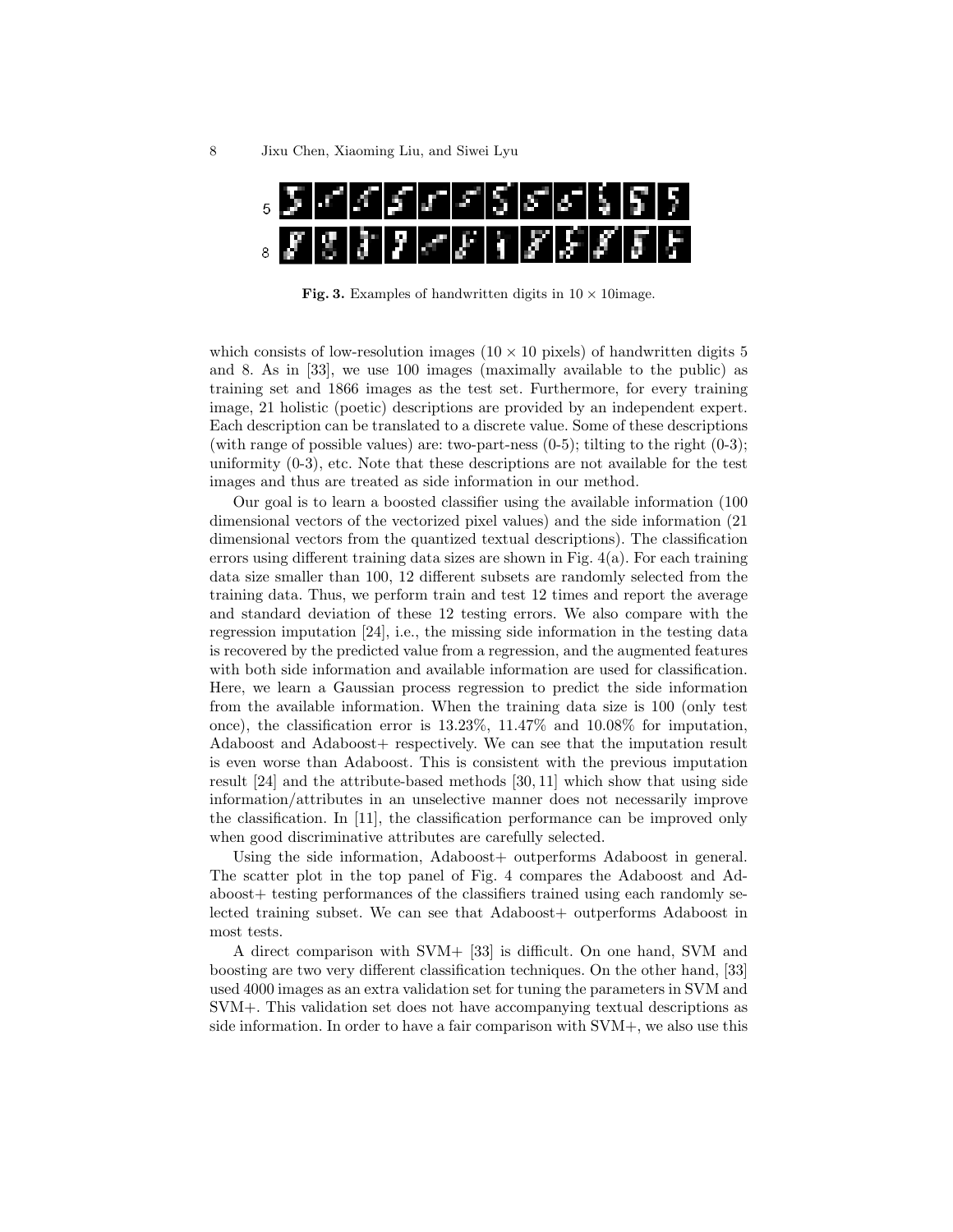

Fig. 4. (a) Performance comparison with various training data sizes. (b) Scatter plot of error rates of 73 tests. Adaboost+ is equal or better than Adaboost in 63 tests.

validation set in our boosted classifier. Specifically, after applying Algorithm 1 on the training set, we obtain a set of selected features (some features are from regression). We then extract these features for the validation data, from which we build a Adaboost classifier. Given the same training, validation and testing data as [33], the classification results of Adaboost+ and SVM+ are shown in Fig. 5.

These results suggest that it is easy to incorporate the validation data without side information into the Adaboost+ algorithm, and compared to Fig. 4(a) the variance of the results reduces significantly due to the large amount of validation data. More importantly, note that the side information improves the classification performances of both SVM and Adaboost. For instance, using 90 training samples, the average error rate of SVM is reduced from  $8.2\%$  to  $6.7\%$  (SVM+), and the average error rate of Adaboost is reduced from 6.5% to 5.3% (Adaboost+). Lastly, we notice that



Fig. 5. Digit recognition with validation data. SVM and SVM+ results are from [32].

the errors of Adaboost and Adaboost+ decrease given larger training data size, but this decrease is not as fast as those of SVM-based classifiers. The reason is that Adaboost directly combines a large amount of validation data (4000 samples) with training data (100 samples) in training, while SVM uses training data to learn support vectors and uses validation data to tune the hyper-parameter. Therefore, the training data size plays a more important role in SVM. It is difficult to directly compare SVM+ and Adaboost+ because the ways of using validation data are different. However, we can see Adaboost $+$  is achieving better performance than SVM+ with the same training and validation data, and the gap between Adaboost and Adaboost+ is significant.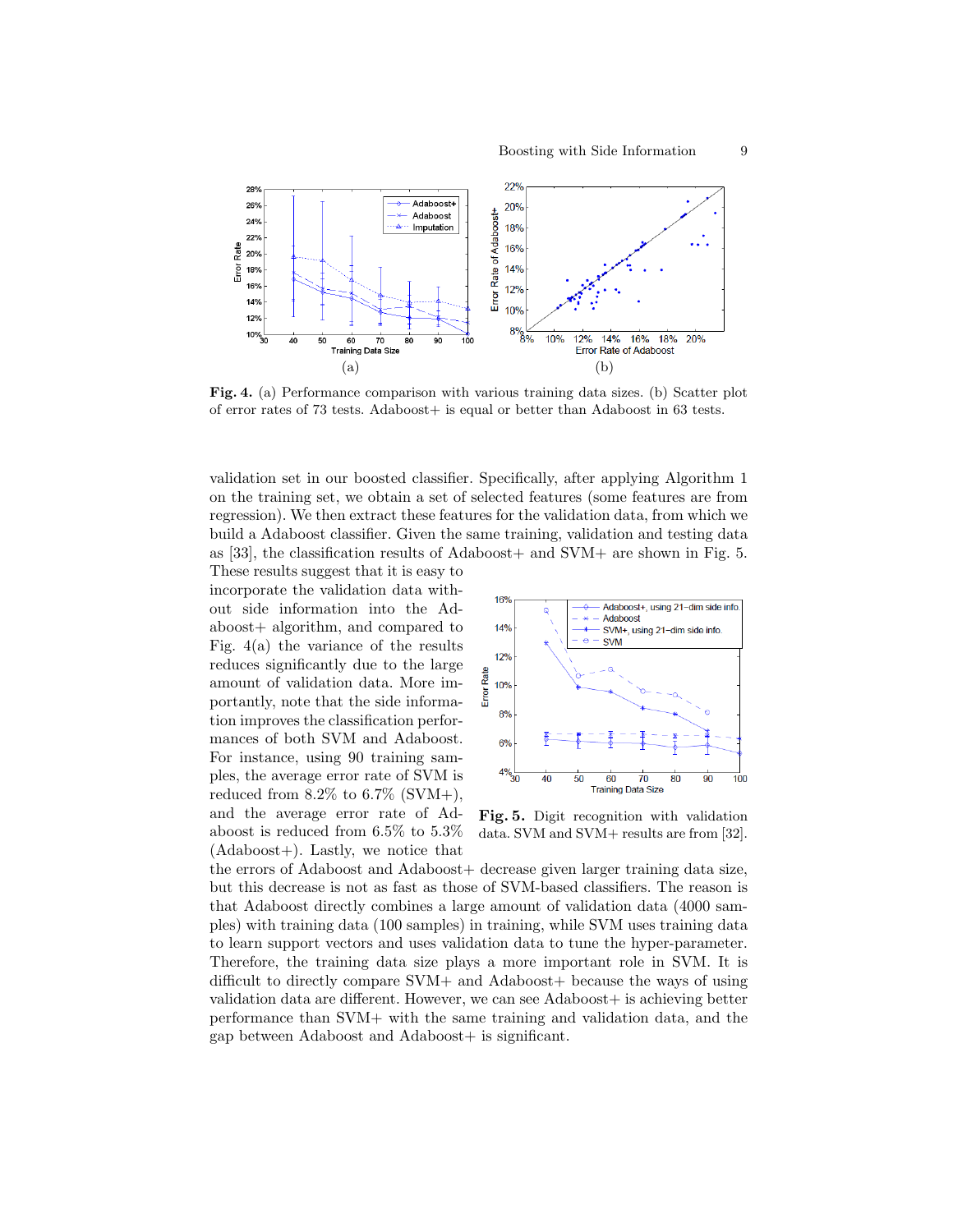10 Jixu Chen, Xiaoming Liu, and Siwei Lyu



Fig. 6. HR (a) and LR (b) images of six prototype emotions in the Cohn-Kanade database ( $\odot$ Jeffrey Cohn). LR is re-scaled to the same size (128  $\times$  128) as HR.

#### 5.2 Facial Expression Recognition

Facial expression provides critical cues for the internal emotions of a human subject, and expression recognition is an important problem in computer vision. Most of the current works [35, 3, 8] assumes high resolution face images. However, many practical scenarios call for expression recognition based on low-resolution images, for instance when the images are captured with low resolution web-cams or surveillance cameras. In this section, we consider a system of facial expression recognition that uses low-resolution images, but is trained with high resolution images as side information.

We used the Cohn-Kanade (CK) Facial Expression database [20], which is considered today's de-facto standard for comparative studies in facial expression analysis. This database consists of 100 subjects who are instructed to perform a series of 23 facial displays, six of which are prototype emotions, i.e., anger, disgust, fear, joy, sadness and surprise. For our experiment, we select 300 image sequences from the database. The length of the sequences varies between 9 and 60 frames. Each of the sequences consists of expressions from neutral to one of the six prototype emotions. In the original CK database, only the peak expression of each sequence is labeled. Here, we perform recognition on every frame based on the frame-by-frame expression label in [31]. We randomly separate the subjects into two folds, and perform two-fold cross-validation to make sure the training and testing images are from different subjects.

Given the original image resolution of  $640\times490$ , we simulate the low-resolution  $(LR)$  image recognition by normalizing the face region to a  $16 \times 16$  small image (Fig. 6). Previous experiment [22] on CK database has shown that the recognition rate decreases significantly in low-resolution images. To address this problem, previous work focus on extracting robust features from LR images [23, 28]. Here, we suppose the corresponding high-resolution (HR) face images are available as training data, and we propose to use these HR images as side information to learn a better classifier. This application is related to the popular super-resolution approaches [16, 15, 19] in face recognition, which uses HR images in training data to learn a mapping from LR image to HR images. The test LR image is mapped to a HR image for recognition. However, our approach is fundamentally different from those methods because we extract complimentary and discriminative side information from HR images rather than reconstructing the HR images themselves. Specifically, we extract  $128 \times 128$  HR face images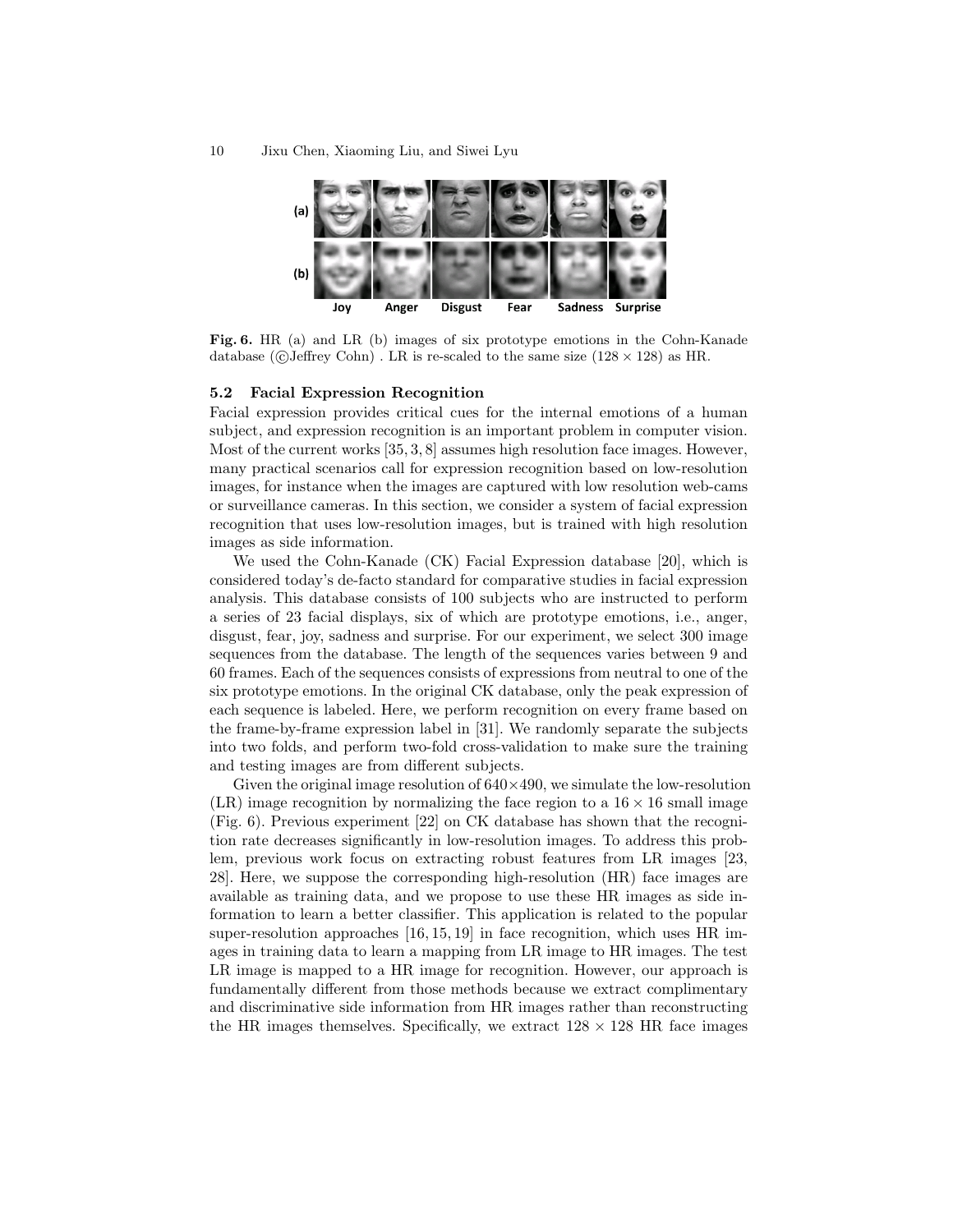|          | Expression LR (Adaboost) | <b>HR</b> |       | LR interpolation $ LR+ (Adabosat+)$ |
|----------|--------------------------|-----------|-------|-------------------------------------|
| Anger    | 0.786                    | 0.910     | 0.705 | 0.815                               |
| Disgust  | 0.855                    | 0.919     | 0.833 | 0.897                               |
| Fear     | 0.688                    | 0.732     | 0.634 | 0.721                               |
| Joy      | 0.954                    | 0.959     | 0.521 | 0.944                               |
| Sadness  | 0.832                    | 0.886     | 0.802 | 0.875                               |
| Surprise | 0.976                    | 0.992     | 0.773 | 0.980                               |
| Average  | 0.849                    | 0.899     | 0.711 | 0.872                               |

Table 1. Area under ROC for six expressions.

from the training image sequences (Fig. 6). Local binary pattern (LBP) feature [2] is extracted from the HR and LR images respectively. We chose LBP due to its demonstrated effectiveness for expression recognition in low-resolution image [28]. Similar to [28], we divide the HR image into 64 regions of  $16 \times 16$ pixels <sup>5</sup> and apply the  $LBP_{8,2}^{u2}$  operator to extract a 59-bin histogram from each region. Original LBP combines these histograms to form a long feature vector  $(59 \times 64)$  for the face image. For efficiency, we map the 59 dimension vector to a two-dimensional LDA space. Thus, the final feature vector has  $2 \times 64 = 128$ dimensions. Similarly, the feature from the side information (one HR image) also has 128 dimensions.

Using Adaboost or Adaboost + classifier, we compare the result of different settings as follows:

- LR recognition: Adaboost is trained on LR and tested on LR. This is the baseline in LR-based expression recognition.
- HR recognition: Adaboost is trained on HR and tested on HR. This ideal case provides an upper bound for LR-based recognition.
- LR-interpolate recognition: Adaboost is trained on HR and tested on re-scaled LR though interpolation. This is an naive approach to test on LR by using HR as training data.
- $-$  LR+ recognition: Adaboost is trained on LR with HR as side information and tested on LR.

In [28, 22], only the average recognition rates are reported without false alarm. To provide a comprehensive evaluation, the area under ROC (AUC) for six expressions are shown in Table 1. As expected, the performance of HR recognition is the upper-bound (average AUC=0.899). Using HR as side information, the LR recognition rate can be improved towards the upper-bound (average AUC is improved from 0.849 to 0.872). We observe that this improvement is more significant for subtle expressions, i.e., anger, disgust, fear and sadness. But for expressions such as surprise and joy, the improvement is marginal. We also notice that the naive approach of interpolating the LR image does not work well. One possible reason is that the classifier trained on HR relies more on high frequency features, which are not presented in interpolated LR images.

 $^5$  Before feature extraction, LR image is firstly re-scaled to  $128 \times 128$  through cubic interpolation.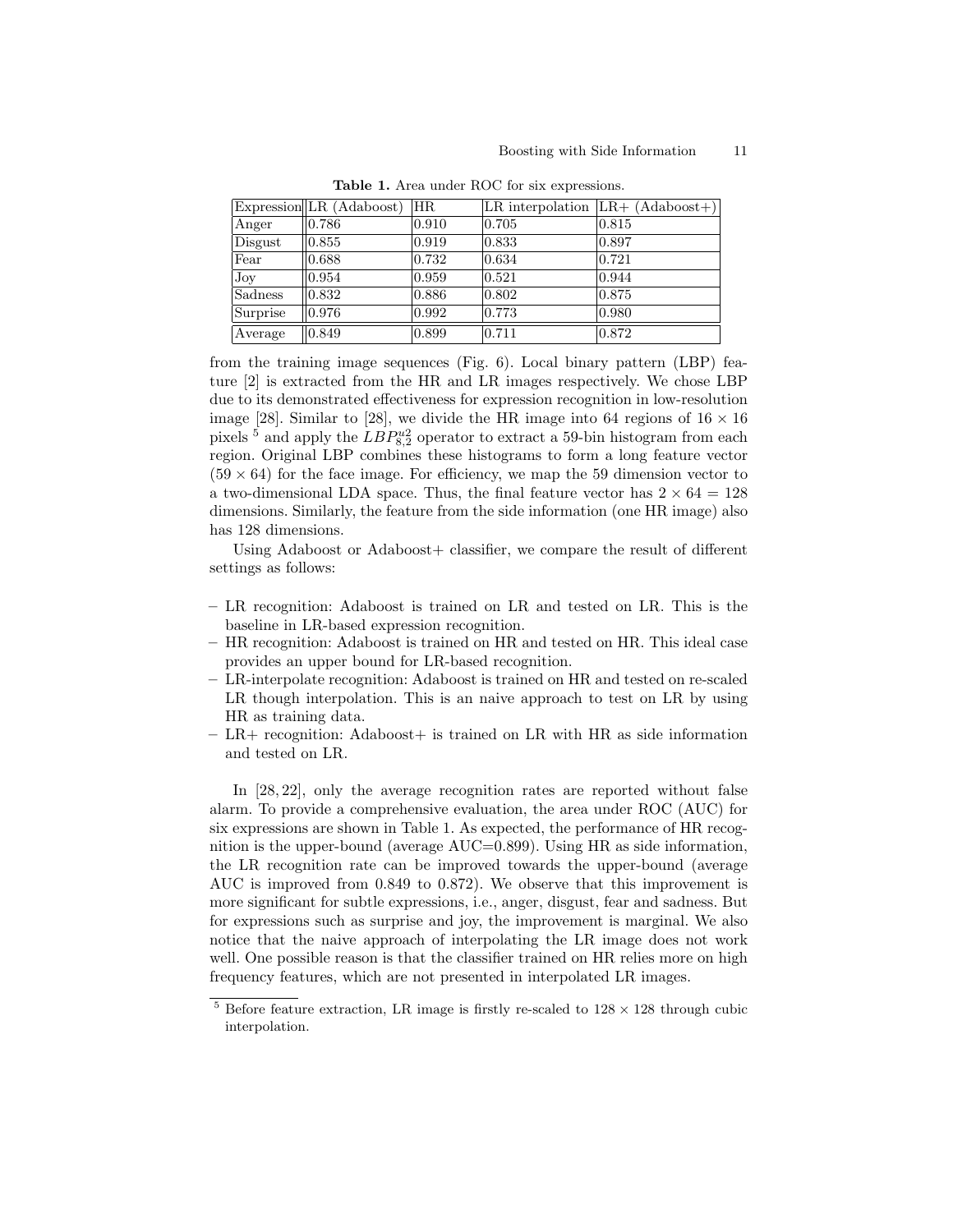

Fig. 7. Comparison of training error for the top  $N$  features.

### 5.3 Side Information in Different Applications

In different applications, side information are extracted from different sources, have different meanings and have difference influences on the final classifier. Here, we compare the side information in the above two applications.

In AdaBoost+, a feature from side information is selected only when it can further decrease the error function in Eq. 2. We show the average error function of the top N features in Fig. 7. As expected, the error of Adaboost + decreases faster than Adaboost indicating a more economic use of weak classifiers based on effective side information. We also observe that the side information (HR image) in expression recognition is more effective. Compared to the poetic descriptions in digit recognition, HR image provides more information to the available feature (LR image). This can also be observed in the number of features selected from side information. In the top 20 features, average 5.5 features are selected from side information in expression recognition, while only 0.71 features are selected in digit recognition. These results are consistent with the theoretical analysis [21, 25], which suggests that using side information can accelerate the convergence of learning errors.

# 6 Conclusions

Side information that is contained in the training data but not available in testing exists in many problems in machine learning and computer vision. This motivates the recent development of a new learning approach known as learning with side information that aims to incorporate side information for improved training of learning algorithms. In this work, we describe a new training method of boosting classifiers that uses side information, known as AdaBoost+. In particular, we propose a novel classification label imputation method to construct extra weak classifiers from the available information that simulate the performance of better weak classifiers obtained from features in side information. The experiments on two vision problems demonstrate the effectiveness of our method in improving classification performance compared to AdaBoost classifier trained without using side information.

There are several important extensions of the current work that we would like to further pursue. First, note that in the most general sense, learning with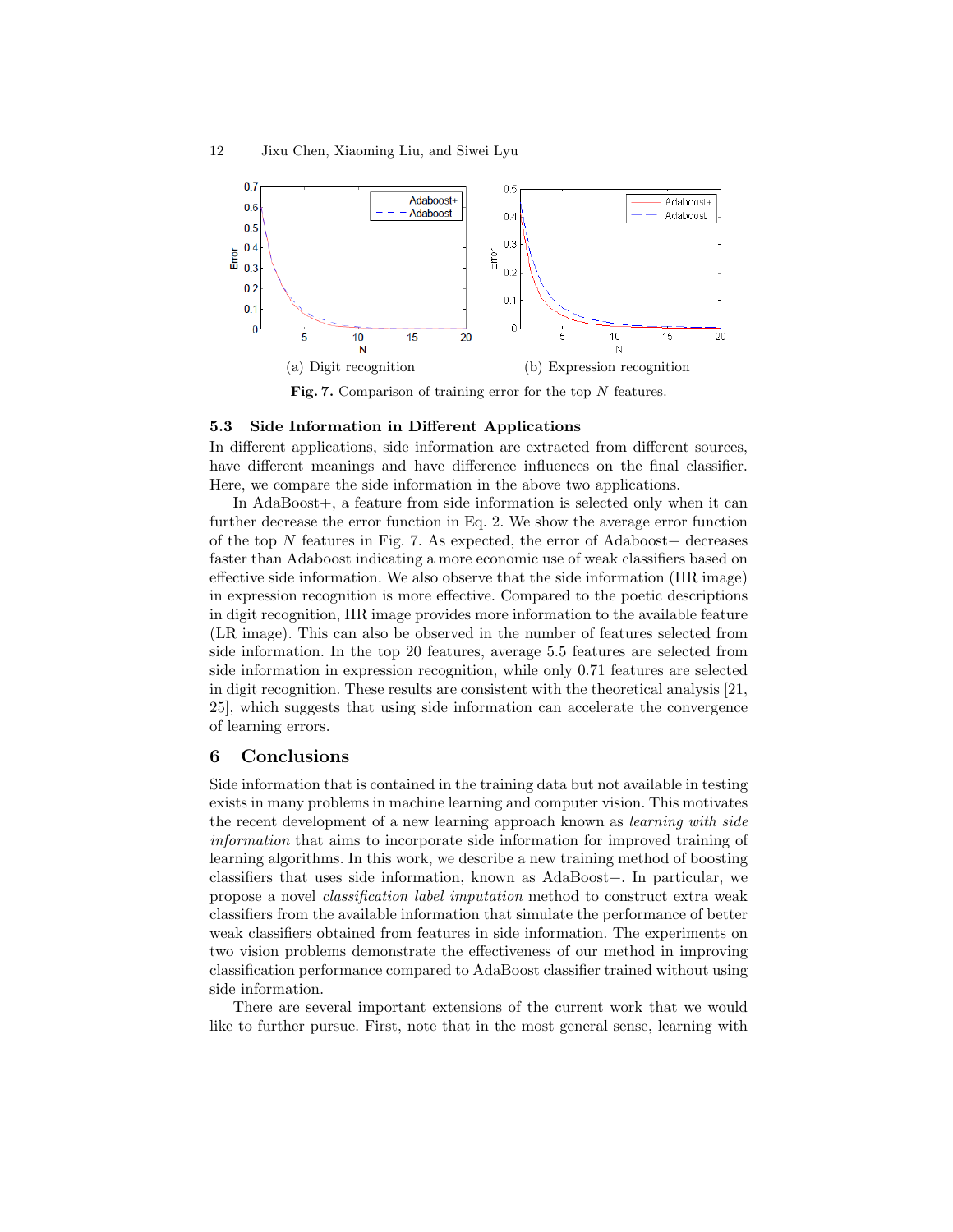side information is similar to semi-supervised learning and learning with missing features, where a classifier is obtained with partially missing information. In semi-supervised learning, this corresponds to missing labels, and in learning with side information, this corresponds to the absence of side information in the testing phase. Therefore, we are interested in extending the current work to a more general setting that combines missing label, feature and side information. This would provide a unification of all these different learning algorithms, and can also find many applications in machine learning and computer vision. Second, we believe that many problems in computer vision can benefit from the incorporation of side information, and we like to extend the boosting with side information framework to other computer vision problems.

# References

- 1. Subutai Ahmad and Volker Tresp. Some solutions to the missing feature problem in vision. In NIPS, 1998.
- 2. T. Ahonen, A. Hadid, and M. Pietikainen. Face description with local binary patterns: Application to face recognition. IEEE T-PAMI, 28(12):2037 –2041, 2006.
- 3. M.S. Bartlett, G. Littlewort, M. Frank, C. Lainscsek, I. Fasel, and J. Movellan. Recognizing facial expression: machine learning and application to spontaneous behavior. In CVPR, 2005.
- 4. Sugato Basu, Mikhail Bilenko, and Raymond J. Mooney. A probabilistic framework for semisupervised clustering. In KDD, 2004.
- 5. Christopher M. Bishop. Pattern Recognition and Machine Learning (Information Science and Statistics). Springer, 1 edition, 2007.
- 6. O. Chapelle, B. Schölkopf, and A. Zien, editors. Semi-Supervised Learning. MIT Press, Cambridge, MA, 2006.
- 7. Gal Chechik and Naftali Tishby. Extracting relevant structures with side information. In NIPS, 2002.
- 8. Ira Cohen, Nicu Sebe, Ashutosh Garg, Lawrence S. Chen, and Thomas S. Huang. Facial expression recognition from video sequences: temporal and static modeling.  $CVIU$ , 91(1-2):160 – 187, 2003.
- 9. T. Cover and J. Thomas. Elements of Information Theory. Wiley-Interscience, 2nd edition, 2006.
- 10. O. Dekel, O. Shamir, and L. Xiao. Learning to classify with missing and corrupted features. Machine learning, 2010.
- 11. Ali Farhadi, Ian Endres, Derek Hoiem, and David Forsyth. Describing objects by their attributes. In CVPR, 2009.
- 12. Jerome Friedman, Trevor Hastie, and Robert Tibshirani. Additive logistic regression: a statistical view of boosting. Annals of Statistics, 28(2):337–407, 2000.
- 13. Pedro J. Garcia-Laencina, Jose-Luis Sancho-Gomez, and Anibal R. Figueiras-Vidal. Pattern classification with missing data: a review. Neural Comput. Appl., 19(2):263–282, 2010.
- 14. A. Globerson and S. Roweis. Nightmare at test time: robust learning by feature deletion. In ICML, 2006.
- 15. B.K. Gunturk, A.U. Batur, Y. Altunbasak, III Hayes, M.H., and R.M. Mersereau. Eigenface-domain super-resolution for face recognition. IEEE T-IP, 12(5):597 – 606, 2003.